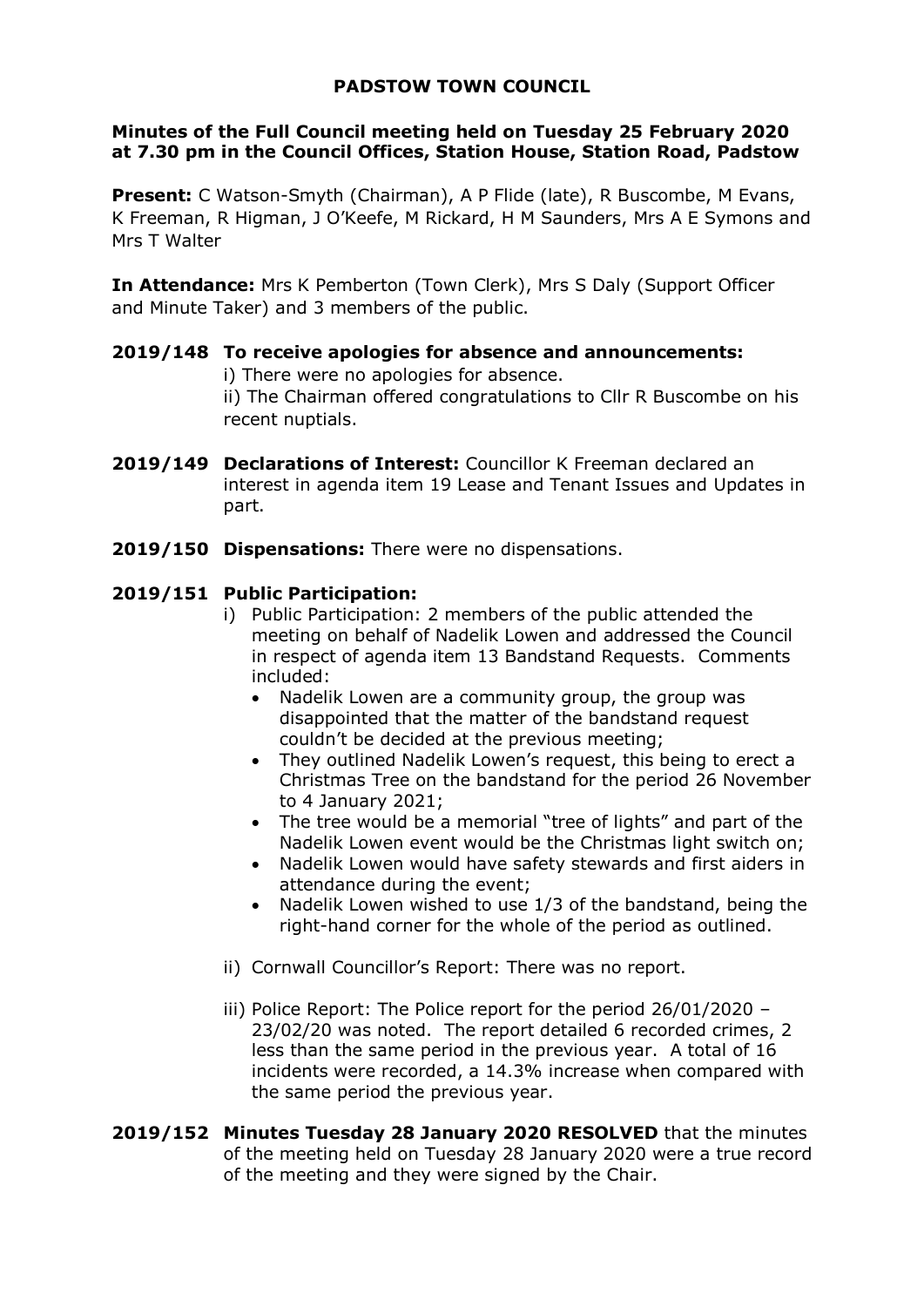#### **2019/153 Clerks Report/Work Programme:** was noted for information. The Town Clerk provided the following further updates:

Dock Wall: The hole had now been fixed by Padstow Harbour Commissioners. Going forward 4 monthly checks would be scheduled with TMS for regular monitoring.

Stone Wall Slips: A date for repair had now been agreed, being the first week of March weather dependant. It was noted that works were expected to take  $2 - 3$  days.

In response to a member query the Town Clerk noted that more information about possible opening dates for the toilets would be known on Friday. The Town Clerk had reiterated to the Project Manager that this needed to be before the Easter Holidays. The Project Manager was applying pressure to the contractor in this regard.

## **2019/154 Committees/Working Group Meetings:**

- a) **RESOLVED** to adopt the minutes and approve recommendations (if any) for the meetings of:
	- i) Leisure, Tourism and Open Spaces Committee held on 11 February 2020;
	- ii) Highways, Roads and Transport Committee held on 11 February 2020; and
	- iii) Finance and General Purposes Committee held on 18 February 2020.
- b) **RESOLVED** to receive the minutes of the Planning Committee meeting held on 11 February 2020.

## **2019/155 Finance: Monthly Accounts and Payments January 2020**

- a) The monthly finance report was received and noted for information.
- b) It was **RESOLVED** to i) ratify accounts paid February (a) of £3,979.85 and direct debits paid of £3,437.44; ii) to ratify accounts paid February (b) of £69,450.25; iii) to ratify accounts paid February (c) of £28,175.29 and direct debits paid of £1,675.06; and iv) to approve the addendum to accounts outstanding for payment of £673.76 and direct debits and cheques paid since the last statement of £32.58 having been tabled and read.
- c) Car park takings were noted.
- d) Bank Reconciliation availability was noted.

#### **2019/156 Correspondence:**

a) Correspondence for information was noted.

b) (i) Churches – Land Use Request: Members gave consideration to the request to use the bandstand. It was **RESOLVED** to approve the request from the Church communities to use the bandstand on Friday 10 April 2020 as outlined in the Land Use Request and to fix a wooden cross to the bandstand railings, to be removed the weekend after Easter. Further that approval be subject to receiving satisfactory risk assessments and public liability insurance.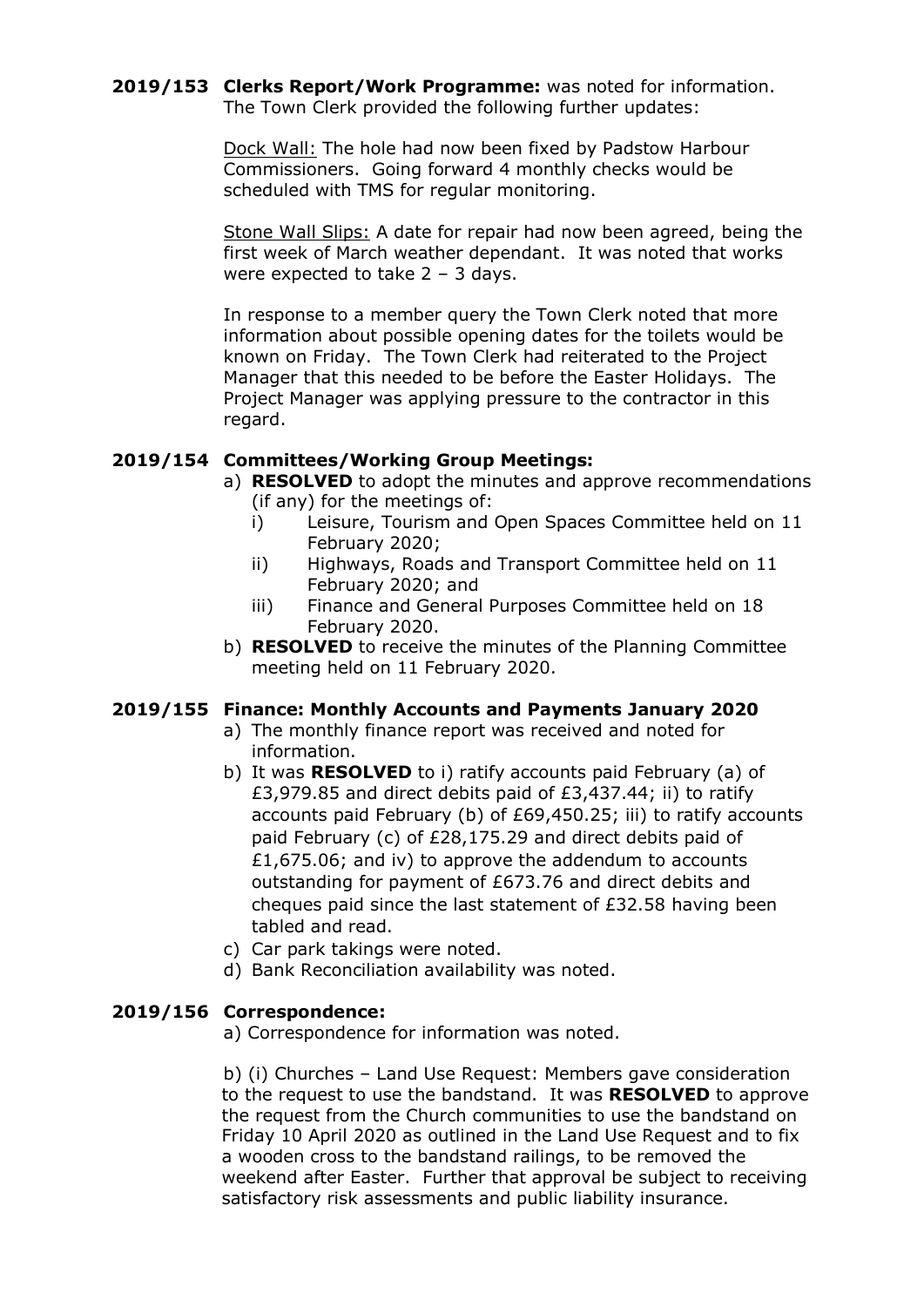## **2019/157 RESOLVED to make the following response to the planning application: PA20/00935 Little Treravel Padstow PL28 8LB -** Non Material amendment to application No. PA18/02342 dated 18 May 2018 for a proposed replacement dwelling-house, garage accommodation, construction of an annexe and new access namely a gable ended roof in place of a hipped roof and garage to be moved 1 metre away from southern boundary to allow for planting. **SUPPORTED**

#### **Councillor R Buscombe requested his abstention be recorded.**

**2019/158 VE Day 75th Anniversary:** The Chairman noted that the meeting with local organisations held at the Council Offices was well attended. It was felt a good idea for the Council to act as a coordinator for events over the weekend and to help with promotion. The Chairman commented that there had been a lot of enthusiasm to arrange events.

> Referring to the agenda report the Town Clerk noted that the Church were happy to ring the bells on Friday and to mention VE Day in the Sunday service on the  $10<sup>th</sup>$  which would include the Royal British Legion. Publicans were keen to participate in the Nation's Toast to Heroes. Further thoughts for the Friday included the Sea Cadet Bugler being invited to play The Last Post, the Merry Makers being invited to play in the local pubs and a potential themed event in the evening with the Film Club. Thoughts for Saturday were that this be more of a community day and mention was made that this may include some activities at the Social Club, if possible and other thoughts included a picnic and that the May Day flags stay up until after the VE Day weekend.

The Town Clerk noted that during the meeting, mention had been made about the possibility of closing part or all of the Lawns Car Park to accommodate a community event. The Chairman noted that the event would need to be very large to necessitate the closing of the whole car park. Generally, members did not have any major reservations if the car park was to be closed part/or all for this purpose.

It was noted that a Community Events budget for 2020/21 could be used to fund promotion costs in relation to VE Day celebrations and other associated costs, for instance if the Oss Parties were to incur additional costs for keeping the May Day flags up for longer.

**RESOLVED** to support and co-ordinate promotion of VE Day 75<sup>th</sup> Anniversary events in Padstow and fund any associated promotional costs via the Community Events Budget 2020/21.

**2019/159 Tommy Stile Field:** Members noted the agenda report and that the Tommy's aluminium was too thin to support a flexible base and withstand the elements in the current location. It was noted that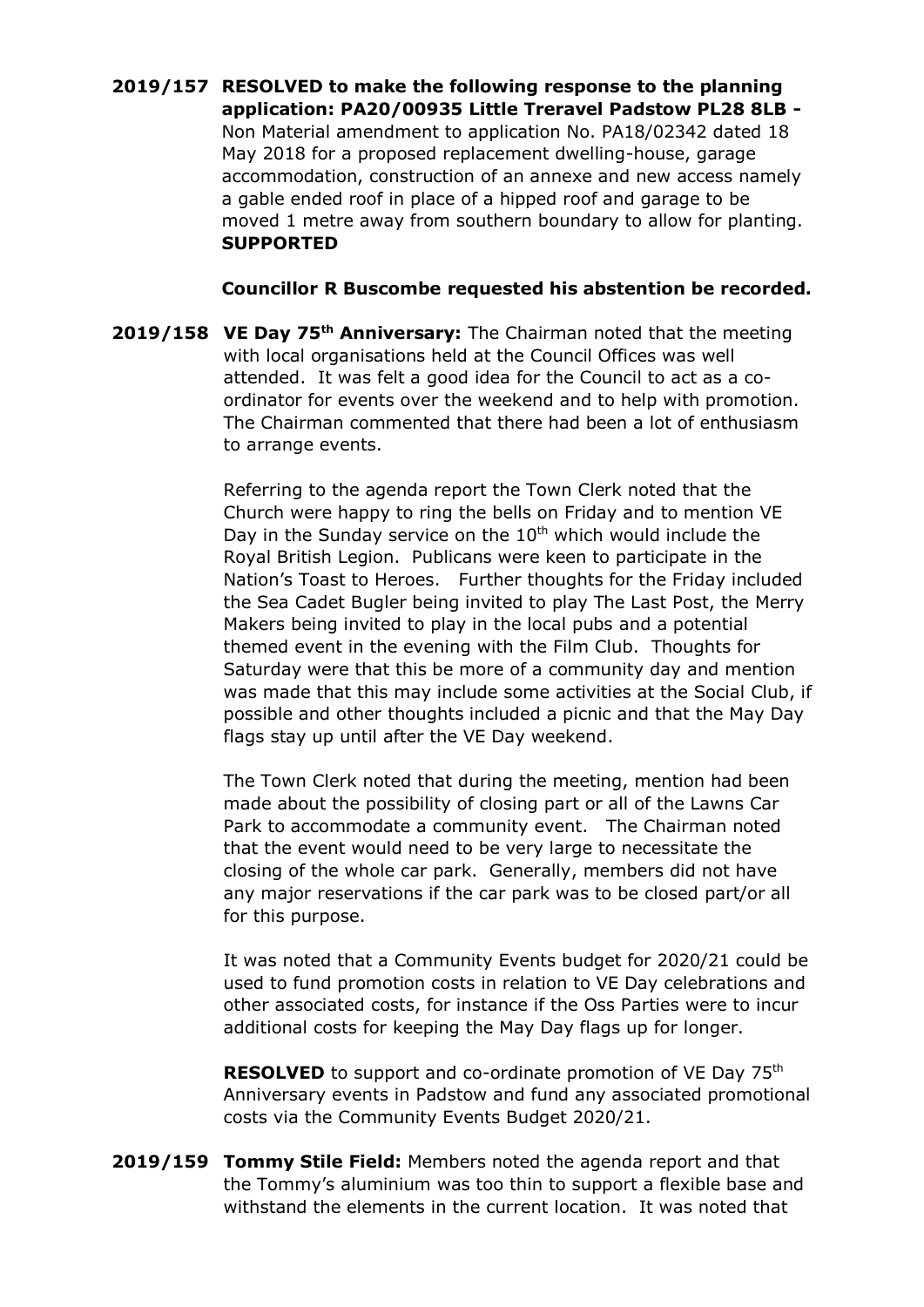Council had previously suggested that the Tommy be moved against the wall in Stile Field if he could not be made strong enough to last amongst the flowers. The Chairman noted that being a silhouette against a wall would not be as impactful and suggested a more suitable location be sought. One member suggested the Churchyard would be a good location particularly in light of the British Legion project to redevelop the garden of remembrance.

**RESOLVED** that the Tommy be repaired "as is" and a suitable new location be delegated to the Town Clerk in consultation with the Chairman and that locations in Stile Field and the Churchyard be included in the search.

**2019/160 Bandstand Requests:** The Chairman read aloud the two email requests for use of the bandstand during the Christmas period as set out in the agenda report. Generally, members were pleased that the requests made by both Nadelik Lowen and the Christmas Festival enabled the space to be shared by both parties this year.

> **RESOLVED** to approve the requests for use of the bandstand in December being i) Nadelik Lowen to place a Community Tree of Lights in the right hand third of the bandstand for the period 26 November 2020 – 4 January 2021 and; ii) Padstow Christmas Festival to use the left hand two thirds of the bandstand for the purpose of music during the period 3 – 6 December 2020 and to include set up and set down either side of those dates, further that permission for both parties be subject to receiving suitable risk assessments and public liability insurances.

- **2019/161 Reports from Members/Outside Organisations:** There were no reports from members/outside organisations.
- **2019/162 Meeting Dates:** Date of next meeting: Tuesday 31 March 2020 at 7.30 pm and future meeting dates for 2019-20 were noted.

A schedule of meeting dates for the year 2020 – 2021 was tabled and read. Members were in agreement that the Annual Parish Meeting format be the same as in previous years.

**RESOLVED** to i) approve the tabled schedule of meeting dates for the year 2020 – 21 subject to change following committee appointments; and ii) that the usual speakers we asked to speak at the Annual Parish Meeting scheduled for Tuesday 5 May 2020 at 7.30pm.

#### **2019/163 It was RESOLVED to exclude the press and public due to the confidential nature of the business about to be transacted.**

**2019/164 Confidential Minutes Tuesday 28 January 2020: RESOLVED**  that the confidential minutes of the Full Council meeting held on Tuesday 28 January 2020, were a true record of the meeting and they were signed by the chair.